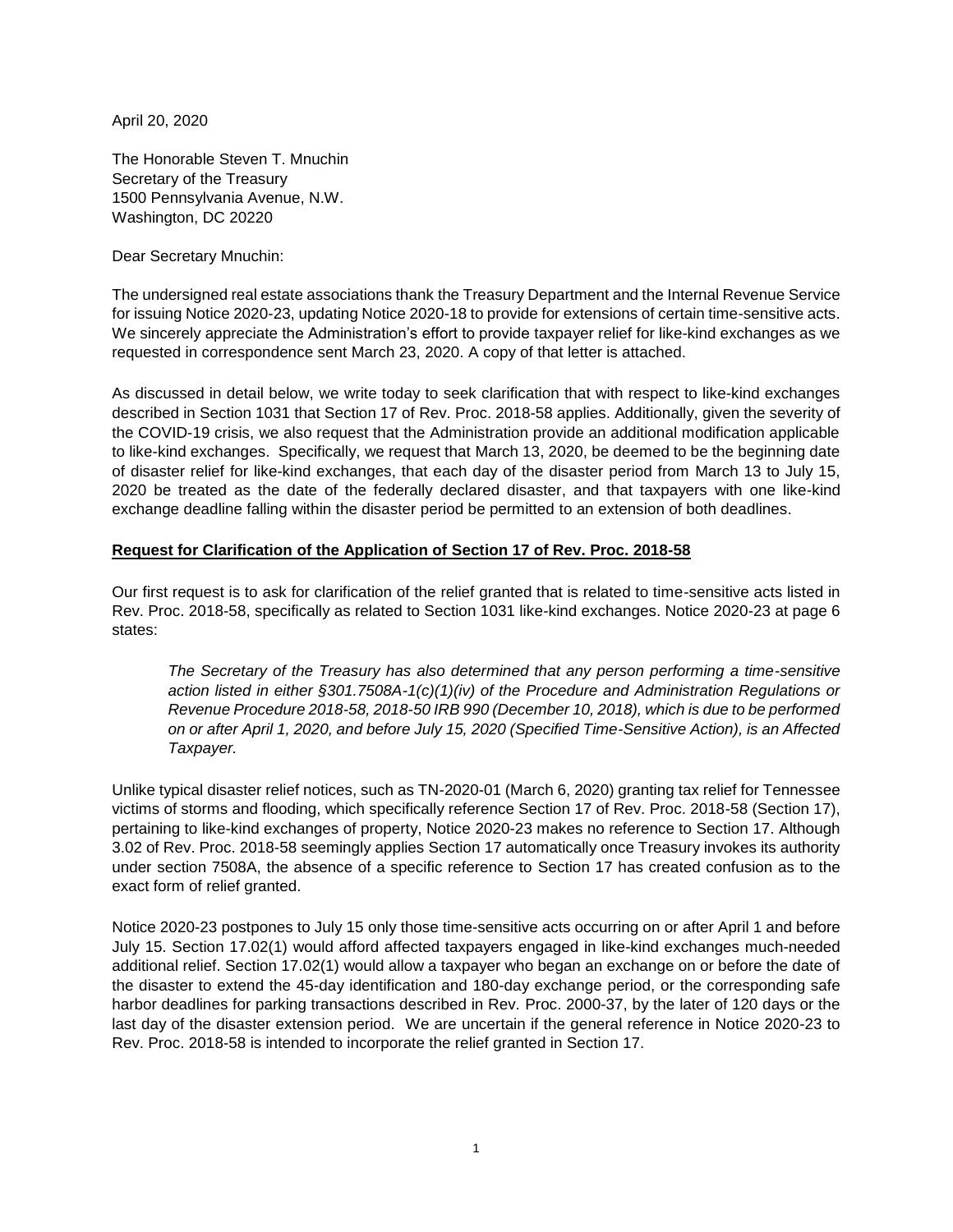### Section 17.02 states:

*(1) The last day of a 45-day identification period set forth in §1.1031(k)-1(b)(2)(i) of the Income Tax Regulations, the last day of a 180-day exchange period set forth in §1.1031(k)-1(b)(2)(ii), and the last day of a period set forth in section 4.02(3) through (6) of Rev. Proc. 2000-37, 2000-2 C.B. 308, modified by Rev. Proc. 2004-51, 2004-2 C.B. 294, that fall on or after the date of a federally declared disaster, are postponed by 120 days or to the last day of the general disaster extension period authorized by an IRS News Release or other guidance announcing tax relief for victims of the specific federally declared disaster, whichever is later. However, in no event may a postponement period extend beyond: (a) the due date (including extensions) of the taxpayer's tax return for the year of the transfer (See §1.1031(k)-1(b)(2)(ii); or (b) one year (See section 7508A(a)).*

### **Request for Additional Relief Given Severity of COVID-19 Crisis**

Given the severity of the COVID-19 crisis, we also request that the Administration provide an additional modification applicable to like-kind exchanges. Specifically, we request that March 13, 2020, the date of the President's emergency declaration under the Stafford Act related to the COVID-19 pandemic, be deemed to be the beginning date of disaster relief under Section 17 and that each day of the disaster period from March 13, 2020 to July 15, 2020 be treated as the date of the federally declared disaster. Due to the extenuated, ongoing nature of the COVID-19 pandemic disaster, we believe that this is consistent with the intent of Section 17. We further request that if the end of the 45-day identification period or the end of the 180-day exchange period applicable to like-kind exchanges falls within the modified Notice 2020-23 disaster period of March 13, 2020 and July 15, 2020, that the deadline to complete each of those actions be extended by the later of 120 days or to July 15, 2020, but not later than the due date for filing the taxpayer's tax return for the year in which the exchange began. Finally, we request clarification that the relief is automatic, but not mandatory. Taxpayers could elect out of the extension and rely upon their original deadlines as long as they have not performed any act that would be deemed to be acceptance of the relief postponement.

The pandemic-related governmental restrictions and Stay at Home orders in place across the country, along with the fear of catching or spreading a life-threatening disease, have threatened the ability of taxpayers to complete like-kind exchanges. Identifying properties for trade purposes requires travel and a confidence in both the expected cash-flow stream and the value of potentially acquired property. Closing on an identified property requires these same conditions plus extensive due diligence by the buyer, lender and other thirdparty contractors. All of these necessary steps are currently unfeasible due to travel restrictions, quarantine, properties being locked down, office closures of title / escrow companies and governmental recording offices.

Under present circumstances, the ability to retroactively revise an identification is needed because properties identified by a 45-day deadline that preceded the full onset of the pandemic may no longer be viable or the value may have fallen to a degree that a closing is no longer feasible. The occupancy and income of a property identified for acquisition may have dropped so far that the value may currently be beneath the seller's mortgage balance and hence not marketable until sometime in the distant future when revenue recovers. Similarly, a change in status or value of an identified property may impact the willingness of lenders to accept it as collateral. Affected taxpayers may need to identify different or additional properties.

It must be noted that COVID-19 affects every part of the nation and is not a localized disaster. As a result of the nationwide impact and the resulting effect upon asset valuations, the ability to travel and perform necessary due diligence, we believe the additional relief request is justified and beneficial to the economy at large. Indeed, like-kind exchange acquisitions carry an economic benefit far beyond the taxpayer doing the exchange. Transactional activity stimulates a stream of jobs and revenue among professionals and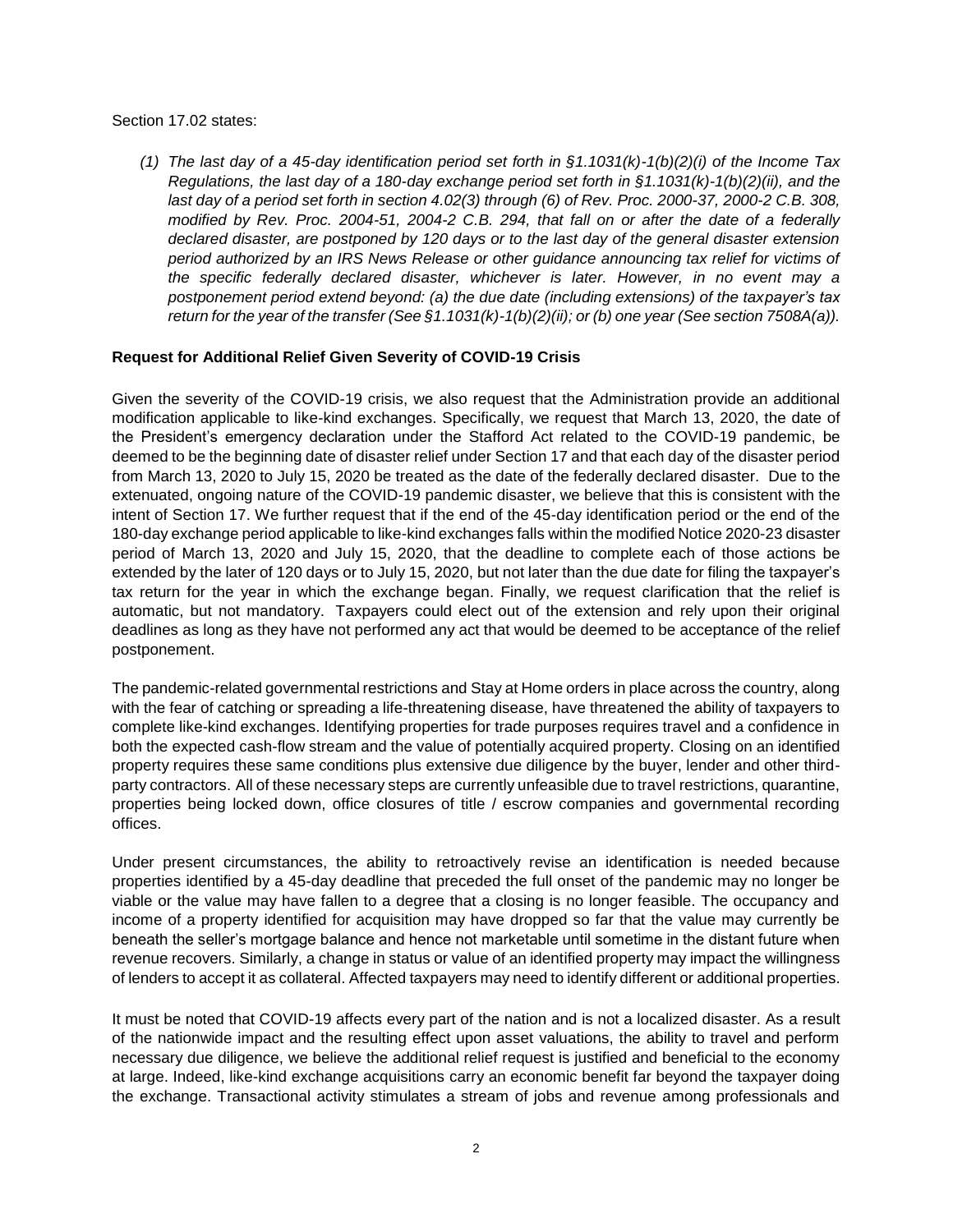businesses ancillary to the real estate exchange, for example, real estate brokers, lenders, title and property insurers, appraisers, surveyors, inspectors, contractors, architects, attorneys, building suppliers and more. Additionally, like-kind exchanges encourage funds to continue to be invested in real estate, and acquirers of property often invest additional funds to upgrade newly acquired properties.

Please consider the following examples to illustrate these points and how they would be alleviated by the requested relief:

**Example 1: Under Notice 2020-23 without the application of Section 17: Exchange begins April 1,** 2020. The 45-day identification period ends on May 16, 2020, which would be extended to July 15, 2020, because it falls within the disaster relief period. The last day of the 180-day exchange period, September 28, 2020, would be unchanged because September 28, 2020, does not fall within the defined disaster period. Thus, the taxpayer would have only 75 days after identifying potential replacement properties to actually close on the acquisition(s).

*Under Request in this Letter to Apply Section 17***,** the taxpayer could extend the identification period by 120 days (165 days total) to September 13, 2020, and the exchange period by 120 days (300 days total) to January 26, 2021, because each 120 day extension is later than July 15, the end of the defined disaster period.

*Under Request in this Letter to Apply Additional Modification*, the result is the same as applying Section 17.

*Application of Automatic, but not Mandatory Relief:* Taxpayer does not identify any replacement property by May 16, 2020 and notifies the Qualified Intermediary that he elects out of disaster extensions. Exchange terminates on day 45.

*Example 2: Under Notice 2020-23 Without the Application of Section 17:* Exchange begins November 15, 2019. The 45-day identification period ends on December 30, 2019. The last day of the 180-day exchange period is May 13, 2020, which would be extended to July 15, 2020.

*Under Request in this Letter to Apply Section 17***,** the taxpayer could not extend the 45-day identification period. The exchange period would be extended by 120 days (300 days total) to the later of July 15, 2020 (last day of disaster period) or September 10, 2020 (300<sup>th</sup> day), but not later than the due date (including extensions) for filing the taxpayer's 2019 tax return.

*Under Request in this Letter to Apply Additional Modification***,** the taxpayer could extend both the identification date and the exchange period by 120 days (165 days for identification and 300 days to complete the exchange) or to July 15, whichever is later. Thus, the identification period would be extended to July 15, 2020, and the last day of the exchange period would be extended to September 10, 2020, but not later than the due date (including extensions) for filing the taxpayer's 2019 tax return.

*Application of Automatic, but not Mandatory Relief:* Taxpayer notifies the Qualified Intermediary (or other accommodator, e.g. Exchange Accommodation Titleholder) on or before May 13, 2020 that he elects out of disaster extensions. Exchange terminates on day 180.

*Example 3: Under Notice 2020-23 Without the Application of Section 17:* Taxpayer begins an exchange on January 5, 2020. Taxpayer's 45-day deadline is February 19, 2020, which would not be extended. Taxpayer's 180-day deadline is July 3, 2020, which would be extended by only 12 days to July 15, 2020.

*Under Request in this Letter to Apply Section 17 with Additional Modification:* Taxpayer's 45-day identification deadline would be postponed to the later of May 18, 2020 (165<sup>th</sup> day) or July 15, 2020 (last day of disaster period). Taxpayer's 180-day deadline would be postponed until October 31, 2020 (300<sup>th</sup> day), being the later of 120 days or the end of the disaster period.

*Application of Automatic, but not Mandatory Relief:* Taxpayer accepts the disaster relief extension by submitting, on May 10, 2020, a revised list of identified properties to the Qualified Intermediary (or other accommodator, e.g. Exchange Accommodation Titleholder). On June 10, taxpayer decides to abandon the exchange. Because taxpayer has accepted the relief, taxpayer can use the remainder of the disaster relief extension to rescind the identification, and the exchange will terminate on July 15, 2020, the last day of the disaster period.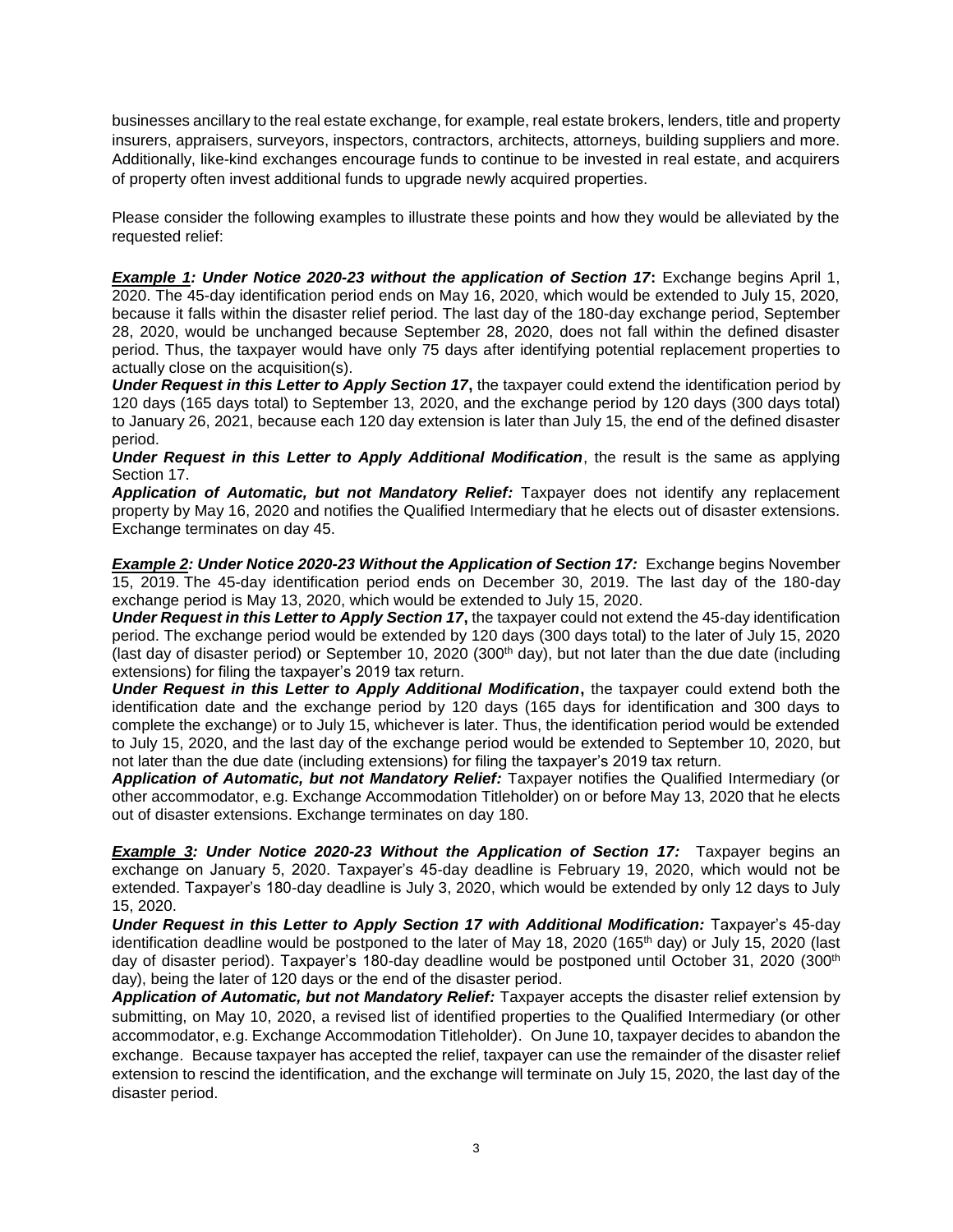*Example 4: Under Notice 2020-23 Without the Application of Section 17:* Taxpayer begins an exchange on July 12, 2020. Taxpayer's 45-day identification deadline is August 26, 2020 and the 180-day deadline is January 8, 2021. Neither deadline would be postponed because they both fall after the last day of the disaster period.

*Under Request in this Letter to Apply Section 17 with Additional Modification:* Taxpayer's 45-day identification deadline would be postponed by 120 days to December 24, 2020. Taxpayer's 180-day exchange period would be postponed by 120 days to the earlier of May 8, 2021 (300<sup>th</sup> day) or the due date (including extensions) of the taxpayer's tax return for 2020, being the later of 120 days or the last day of the disaster period.

*Application of Automatic, but not Mandatory Relief:* Taxpayer accepts the disaster relief extension by submitting, on December 24, 2020, a list of identified properties to the Qualified Intermediary (or other accommodator, e.g. Exchange Accommodation Titleholder). On February 1, 2021, taxpayer decides to abandon the exchange. Because taxpayer has accepted the relief, taxpayer's exchange will terminate on the earlier of May 8, 2021 (300<sup>th</sup> day) or the due date (including extensions) of the taxpayer's tax return for 2020.

We believe that the examples above demonstrate that while well intentioned, the relief provided in Notice 2020-23 is insufficient. Given that potential replacement properties are identified often before contract negotiations have begun, even under normal circumstances, it is unlikely that a commercial real estate transaction could be entered into, put under contract, inspections, loan underwriting and appraisals, and all other necessary contract obligations and contingencies completed within the timing permitted by Notice 2020-23. Under the current pandemic conditions, even as the governmental restrictions begin to be lifted, it would be impossible.

While applying Section 17 would be beneficial, we believe additional relief is well warranted given the severity, ongoing impact, and national scope of COVID-19. The pandemic has not only upended the normal transaction process, it has also upended the economy and with it, underwriting criteria and property values, the extent of which is not yet fully known. In order to ensure liquidity in real estate markets, taxpayers need the relief provided under Section 17 along with the additional modification requested.

# **Summary**

In sum, we request clarification that affected taxpayers under Notice 2020-23 may avail themselves of the postponement provisions of Section 17. We further request that March 13, 2020, be deemed to be the beginning date of disaster relief for like-kind exchanges and that each day of the disaster period from March 13 to July 15, 2020 be treated as the date of the federally declared disaster. Additionally, we request that if the end of the 45-day identification period or the end of the 180-day exchange period applicable to like-kind exchanges falls within the disaster period, that the deadlines to complete both of those actions be extended by 120 days or to July 15, 2020, whichever is later. This relief would give taxpayers who may have commenced, or who wish to commence an exchange, the necessary time to identify and / or close on a replacement property. Taxpayers, many of whom are small to mid-sized businesses and middle class investors, should not have to be concerned about the possibility of having to pay significant capital gains taxes because like-kind exchange transactions cannot be completed due to the disruption caused by the coronavirus pandemic. The funds they would have to utilize to meet such tax obligations would only further reduce liquidity in real estate markets.

We are grateful for the opportunity to submit these comments for consideration and appreciate the efforts you and your staff are making to assist taxpayers during this unprecedented crisis. Should you have any questions, please do not hesitate to contact Suzanne Goldstein Baker (312.504.1031 / [suzanne.baker@ipx1031.com\)](mailto:suzanne.baker@ipx1031.com) or Cindy Chetti (202.974.2328 / [cchetti@nmhc.org\)](mailto:cchetti@nmhc.org).